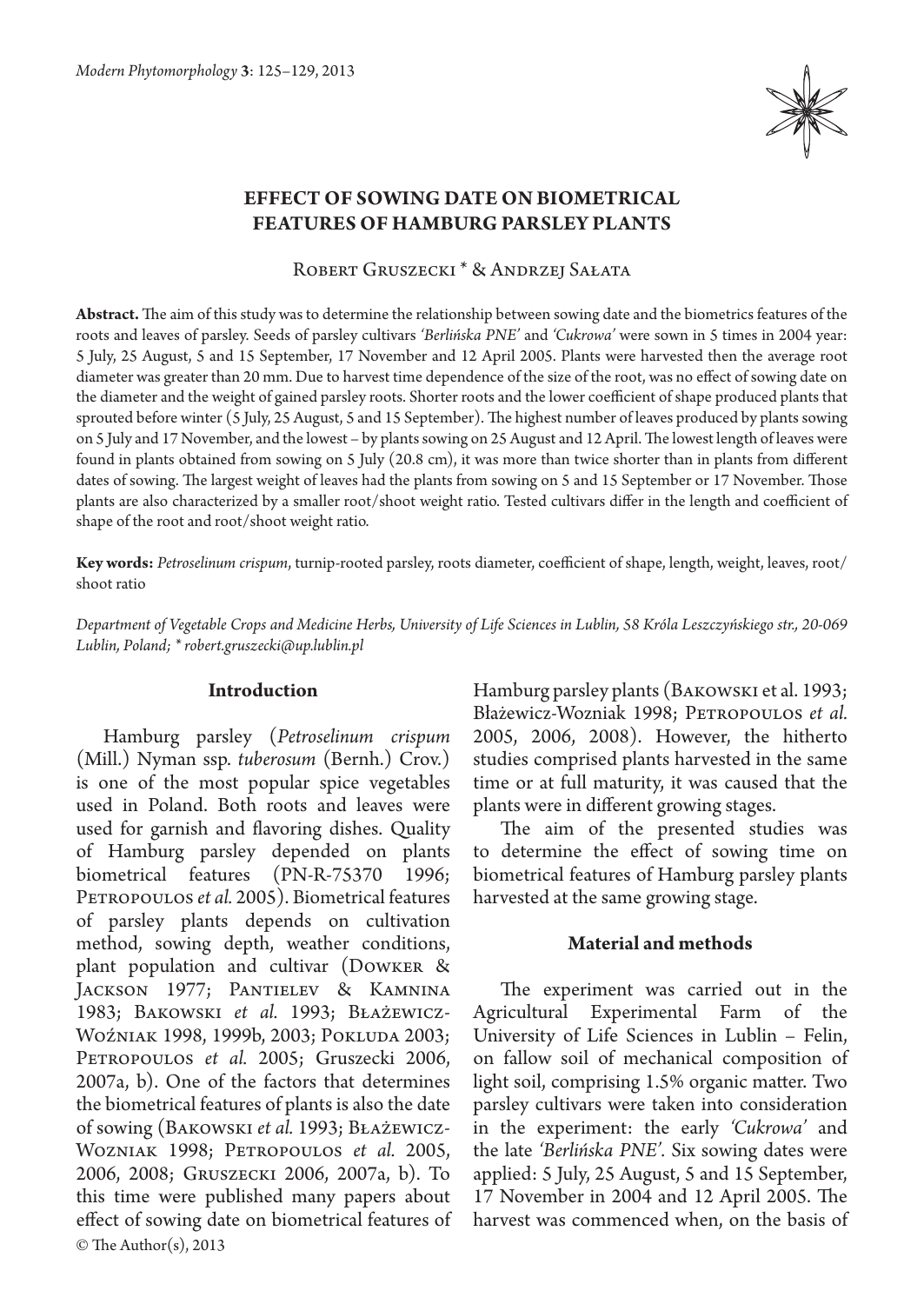| Cultivar            | Dates of sowing |         |       |       |       |        |  |  |
|---------------------|-----------------|---------|-------|-------|-------|--------|--|--|
|                     | 5.VII           | 25.VIII | 5.1X  | 15.IX | 17.XI | 12.IV  |  |  |
| 'Berlińska PNE' 2.V |                 | 3.VII   | 7.VII | 23.VI | 9.VII | 31.VII |  |  |
| 'Cukrowa'           | 2V              | 1.VII   | 18.VI | 16.VI | 7.VII | 30.VII |  |  |

**Table 1.** The dates of harvest of the plants grown from different dates of sowing.



**Fig. 1.** Mean air temperature and precipitation for harvest time of Hamburg parsley.

weekly measurements, mean root diameter of 30 subsequent plants in a row exceeded 20 mm (minimum for Hamburg parsley roots traded without leaves – PN-R-75370 1996). The dates of harvest were presented in Tab. 1, and the weather conditions during harvest in Fig. 1. Results obtained were statistically processed by calculating the confidence intervals according to Tukey's test at the level  $\alpha$ =0.05.

### **Results and disscusion**

Due to the harvest time dependence on the size of root, was no effect of sowing date on the diameter of the parsley roots (Tab. 2).

The sowing date affected the length of the roots and their coefficient of shape. Shorter roots with lower coefficient of shape formed plants that sprouted before winter (from sowing on 5 July, 25 August, 5 and 15 September). Plants from these sowing dates had the roots length similar, regardless of the growth stage of the plants before winter (Tab. 2). Petropoulos et al.

(2005) found, that sowing date was confirmed as a significant factor influencing the length of roots, when Błażewicz-Wozniak (1998) did not show such relationship. The length of roots and their coefficient of shape depend on the cultivar, longer roots of higher coefficient of shape, with the exception of the spring sowing, produced by plants of cv. *'Berlińska PNE'* (Tab. 2). This confirms the results obtained by POKLUDA (2003) and GRUSZECKI (2007a), but Błażewicz-Wozniak (1999b), PETROPOULOS *et al.* (2005) and GRUSZECKI (2006) did not find significant differences in the length of the parsley roots beetwen cultivars.

Sowing date did not affect on the average weight of roots, due to the relationship of harvest and growth stage. These results confirm those obtained in other experiments (Błażewicz-Wozniak, 1998; Petropoulos *et al.*, 2005, 2006, 2008). Some authors reported that the average root weight depends on the cultivar (Pokluda 2003; Petropoulos *et al.* 2006; Gruszecki 2007a), which was not confirmed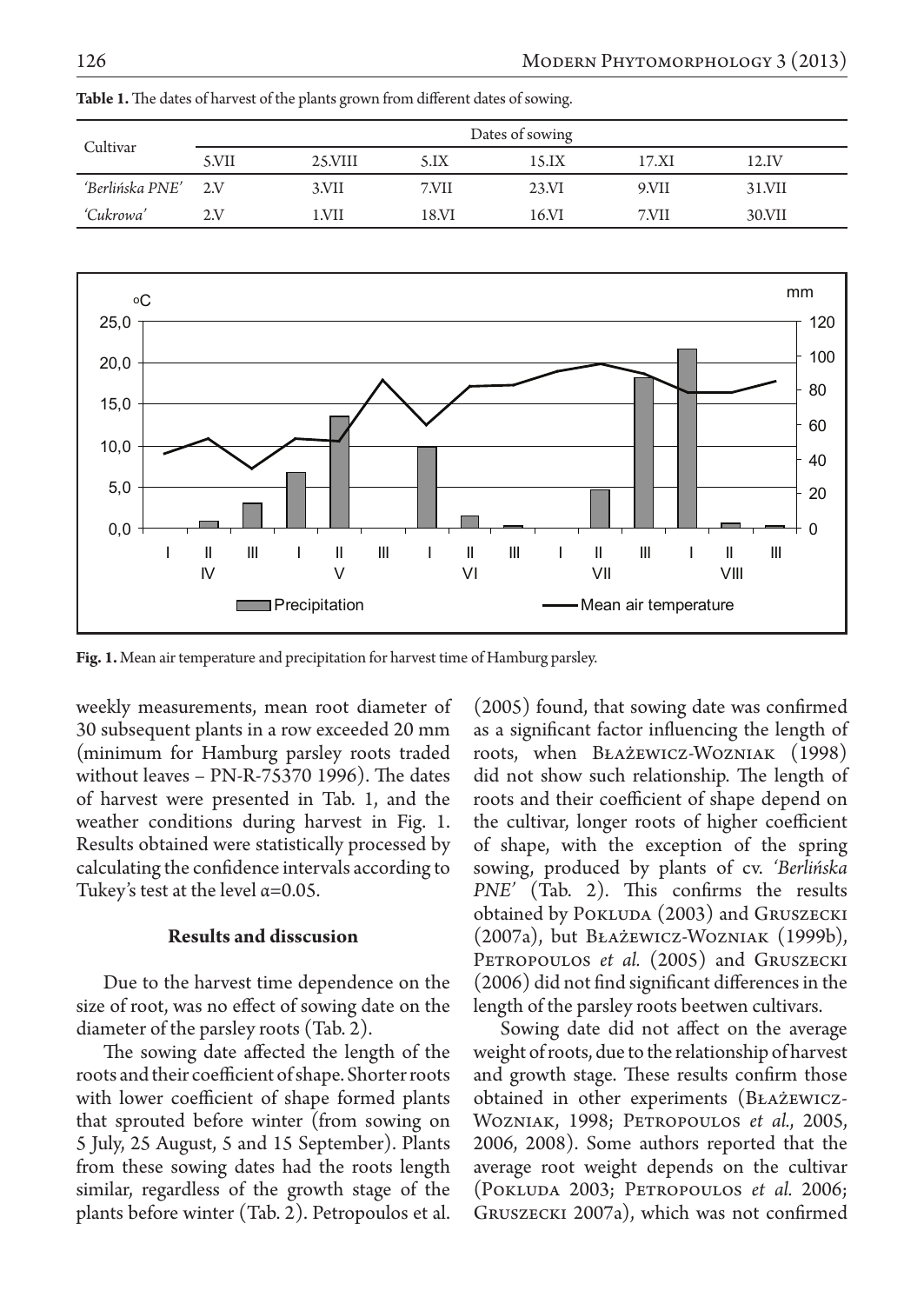| Date of<br>sowing     |                 | Root             |                |                         |               | Leaves |                |               | root/          |
|-----------------------|-----------------|------------------|----------------|-------------------------|---------------|--------|----------------|---------------|----------------|
|                       | Cultivar        | diameter<br>(mm) | length<br>(cm) | coefficient<br>of shape | weight<br>(g) | number | length<br>(cm) | weight<br>(g) | shoot<br>ratio |
| 5.VII                 | 'Berlińska PNE' | 26.7             | 13.8           | 5.4                     | 37.5          | 29.6   | 22.0           | 30.2          | 1,24           |
|                       | 'Cukrowa'       | 25.3             | 12.8           | 5.1                     | 24.3          | 24.9   | 19.5           | 33.2          | 0,73           |
|                       | Mean            | 26.0             | 13.3           | 5.3                     | 30.9          | 27.3   | 20.8           | 31.7          | 0,99           |
| 25.VIII               | 'Berlińska PNE' | 21.6             | 13.6           | 6.4                     | 21.0          | 9.4    | 37.7           | 23.4          | 0,90           |
|                       | 'Cukrowa'       | 24.3             | 12.8           | 5.3                     | 22.8          | 10.7   | 52.6           | 34.9          | 0,65           |
|                       | Mean            | 23.0             | 13.2           | 5.9                     | 21.9          | 10.1   | 45.2           | 29.2          | 0,78           |
| 5.IX                  | 'Berlińska PNE' | 22.7             | 14.5           | 6.4                     | 24.0          | 10.7   | 51.9           | 35.3          | 0,68           |
|                       | 'Cukrowa'       | 23.8             | 13.2           | 5.6                     | 22.0          | 15.5   | 50.0           | 42.6          | 0,52           |
|                       | Mean            | 23.3             | 13.9           | 6.0                     | 23.0          | 13.1   | 51.0           | 39.0          | 0,60           |
| 15.IX                 | 'Berlińska PNE' | 22.5             | 15.6           | 7.0                     | 24.2          | 15.4   | 52.1           | 43.6          | 0,56           |
|                       | 'Cukrowa'       | 25.2             | 11.4           | 4.5                     | 21.3          | 16.3   | 46.7           | 50.3          | 0,42           |
|                       | Mean            | 23.9             | 13.5           | 5.8                     | 22.8          | 15.9   | 49.4           | 47.0          | 0,49           |
| 17.XI                 | 'Berlińska PNE' | 23.9             | 17.6           | 7.4                     | 26.3          | 22.5   | 44.7           | 40.5          | 0,65           |
|                       | 'Cukrowa'       | 27.1             | 15.2           | 5.9                     | 29.5          | 22.2   | 50.4           | 51.5          | 0,57           |
|                       | Mean            | 25.5             | 16.4           | 6.7                     | 27.9          | 22.4   | 47.6           | 46.0          | 0,61           |
| 12.IV                 | 'Berlińska PNE' | 24.4             | 18.3           | 7.5                     | 27.2          | 13.7   | 50.7           | 34.9          | 0,78           |
|                       | 'Cukrowa'       | 22.4             | 18.1           | 8.1                     | 19.3          | 10.3   | 45.7           | 21.3          | 0,91           |
|                       | Mean            | 23.4             | 18.2           | 7.8                     | 23.3          | 12.0   | 48.2           | 28.1          | 0,84           |
| Mean                  | 'Berlińska PNE' | 23.6             | 15.6           | 6.7                     | 26.7          | 16.9   | 43.2           | 34.7          | 0,80           |
|                       | 'Cukrowa'       | 24.7             | 13.9           | 5.8                     | 23.2          | 16.7   | 44.2           | 39.0          | 0,63           |
|                       | ${\it Mean}$    | 24.2             | 14.7           | 6.2                     | 25.0          | 16.8   | 43.7           | 36.8          | 0,72           |
| $LSD$ <sub>0.05</sub> |                 |                  |                |                         |               |        |                |               |                |
| Sowing date (A)       |                 | n.i.             | 3.03           | 1.65                    | n.i.          | 5.18   | 4.76           | 15.75         | 0.164          |
| Cultivar (B)          |                 | n.i.             | 1.18           | 0.64                    | n.i.          | n.i.   | n.i.           | n.i.          | 0.064          |
| $A \times B$          |                 | n.i.             | n.i.           | 2.71                    | n.i.          | n.i.   | 7.79           | n.i.          | 0.270          |

**Table 2.** The effect of sowing date on biometric features of Hamburg parsley plants.

by the others (Błażewicz-Wozniak 1999a; PETROPOULOS *et al.* 2005; GRUSZECKI 2006). In present study the effect of cultivar was not significant (Tab. 2).

The biometric leaves features depended on the sowing date. The highest number of leaves produced plants was obtained from sowing on 5 July, at lowest from 25 August and 12 April. It was observed that delaing of sowing date from 25 August to 17 November increased the mean number of leaves produced by plant (Tab. 2). PETROPOULOS *et al.* (2008) proved that time of sowing affected the number of leaves produced by plant, but Błażewicz-Wozniak (1997)

considers that it had no effect. There were no differences in the number of leaves of studied parsley cultivars (Tab. 2). These results confirm those obtained by Błażewicz-Wozniak (1999a).

The lowest leaves length was recorded in plants from seed sowed on 5 July (20.8 cm), it was more than two times smaller than from the other sowing dates (from 45.2 to 51.0 cm) (Tab. 1). According to PETROPOULOS *et al.* (2006) the length of the parsley leaves depends on the date of sowing. However, Błażewicz-Wozniak (1997) found, that only in the initial period of growth sowing date affected the length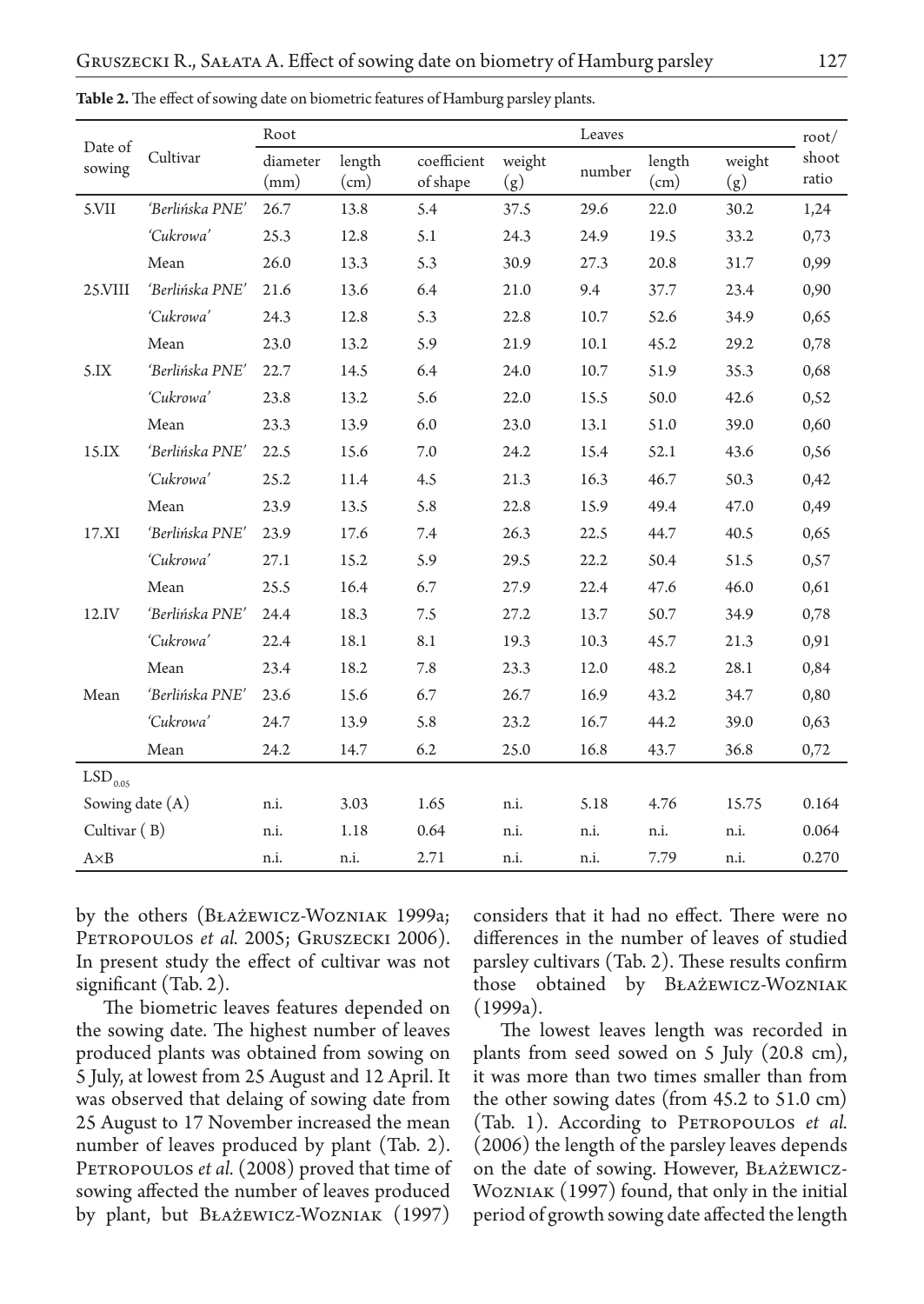of the leaves. Petropoulos *et al.* (2006) and Gruszecki (2006, 2007b) showed that length of the leaves varied with cultivars. Between cultivars, no significant differences in leaves length were observed (Tab. 2).

Plants that wintered in at least advanced growing stages (15 September), or sowed in late autumn (17 November, and sprouted in the spring) produced the highest leaves weight. Plants grown from seed sowed on 5 July, 25 August and 12 April had the smallest weight of leaves. PETROPOULOS et al. (2006, 2008b) found, that mean weight of plant leaves depended on the sowing date. Błażewicz-Wozniak (1997) did not confirm this. Mean weight of leaves was not affected by sowing date (Tab. 2). Błażewicz-Wozniak (1999) also not found the relationship between cultivar and the mean weight of the leaves, as opposed to Petropoulos *et al.* (2006) and Gruszecki (2006, 2007b) whose found such relationships.

HOCHMUTH et al. (1999) evaluated the root/ shoot ratio as an indicator of root productivity. The lowest root/shoot weight ratio was found in the plants of the least advanced growth stage before winter (15 September), followed by those from seed sowed on 5 September and 17 November. The highest root/shoot weight ratio was found in plants obtained from seed sowed on 5 July and 12 April – the first and last of the analyzed sowing dates. The hight root/shoot weight ratio was found in plants of *'Berlińska*  PNE'. HOCHMUTH *et al.* (1999) found that root/shoot ratio (dry-matter basis) was affected by carrot sowing date and cultivar.

## **Conclusions**

Plants harvested at the same growth stage can vary in biometric features of roots and leaves. The sowing in the year preceding harvest effected on the forming of shorter roots of lower coefficient of shape. Depending on the sowing date, plants that produced roots in a similar diameter, differed in the number, length and weight of leaves and root/shoot weight ratio.

# 128 MODERN PHYTOMORPHOLOGY 3 (2013)

### **References**

- **Bąkowski J., Michalik H., Umięcka L. 1993.** Wpływ odmiany i terminu siewu na przydatność pietruszki korzeniowej do mrożenia. *Biul. Warz.* **40**: 125–133.
- **Błażewicz-Woźniak M. 1997.** Wpływ czynników agrotechnicznych na wschody, wzrost i plonowanie pietruszki korzeniowej, uprawianej na glebie zlewnej o nietrwałej strukturze. Część II. Wzrost i plon liści. *Ann. UMCS Sect. EEE, Horticultura* **5**: 117–127.
- **Błażewicz-Woźniak M. 1998.** Wpływ czynników agrotechnicznych na wschody, wzrost i plonowanie pietruszki korzeniowej, uprawianej na glebie zlewnej o nietrwałej strukturze. Część IV. Cechy jakościowe korzeni. *Ann. UMCS Sect. EEE, Horticultura* **6**: 89–102.
- **Błażewicz-Woźniak M. 1999a.** Dynamika wzrostu liści pietruszki w zależności od głębokości siewu i obsady roślin. *Hodowla roślin ogrodniczych u progu XXI wieku (mat. VIII Ogóln. Zjazdu Hod. Roślin Ogrod., Lublin, 4-5 luty 1999)*: 51–54.
- **Błażewicz-Woźniak M. 1999b.** Porównanie niektórych cech jakościowych korzeni dwóch odmian pietruszki w zależności od głębokości siewu nasion i obsady roślin w rzędzie. *Hodowla roślin ogrodniczych u progu XXI wieku (mat. VIII Ogóln. Zjazdu Hod. Roślin Ogrod., Lublin, 4-5 luty 1999)*: 55–59.
- **Błażewicz-Woźniak M. 2003.** Zmiany kształtu korzeni pietruszki pod wpływem uprawy zerowej i mulczów roślinnych. *Acta Agrobot.* **2 (3)**: 489–497.
- **Dowker B.D., Jackson J.C. 1977.** Variation studies in carrot as an aid to breeding. V. The effects of environments within a site on the performance of carrot cultivars. *J. Hort. Sci.* **52**: 299–307.
- **Gruszecki R. 2006.** Ocena wybranych cech biometrycznych kilku odmian pietruszki korzeniowej uprawianej z siewu późnojesiennego. *Folia Hort. Supl.*  **1**: 156–160.
- **Gruszecki R. 2007a.** Wpływ odmiany na wielkość i jakość plonu pietruszki korzeniowej (*Petroselinum crispum* (Mill.) Nyman ex A.W. Hill var. *tuberosum*  (Bernh) Mart. Crov.). Część I. Plon korzeni. *Ann. UMCS Sect. EEE, Horticultura* **17**: 27–34.
- **Gruszecki R. 2007b.** Wpływ odmiany na wielkość i jakość plonu pietruszki korzeniowej (*Petroselinum crispum* (Mill.) Nyman ex A.W. Hill var. *tuberosum*  (Bernh) Mart. Crov.). Część II. Plon liści. *Ann. UMCS, Sect. EEE, Horticultura* **17**: 35–40.
- **Hochmuth G.J., Brecht J.K., Bassett M.J. 1999.**  Nitrogen fertilization to maximize carrot yield and quality on a sandy soil. *HortSci.* **34 (4)**: 641–645.
- **Pantielev J.Ch., Kamnina T.N. 1983.** Rozrabotka nikotorych elementov novej technologii vyrascivanija zeleni petruski i selidereja. *Dok. Ves. Akad. Sel-choz. Nauk.* **8**: 22–24.